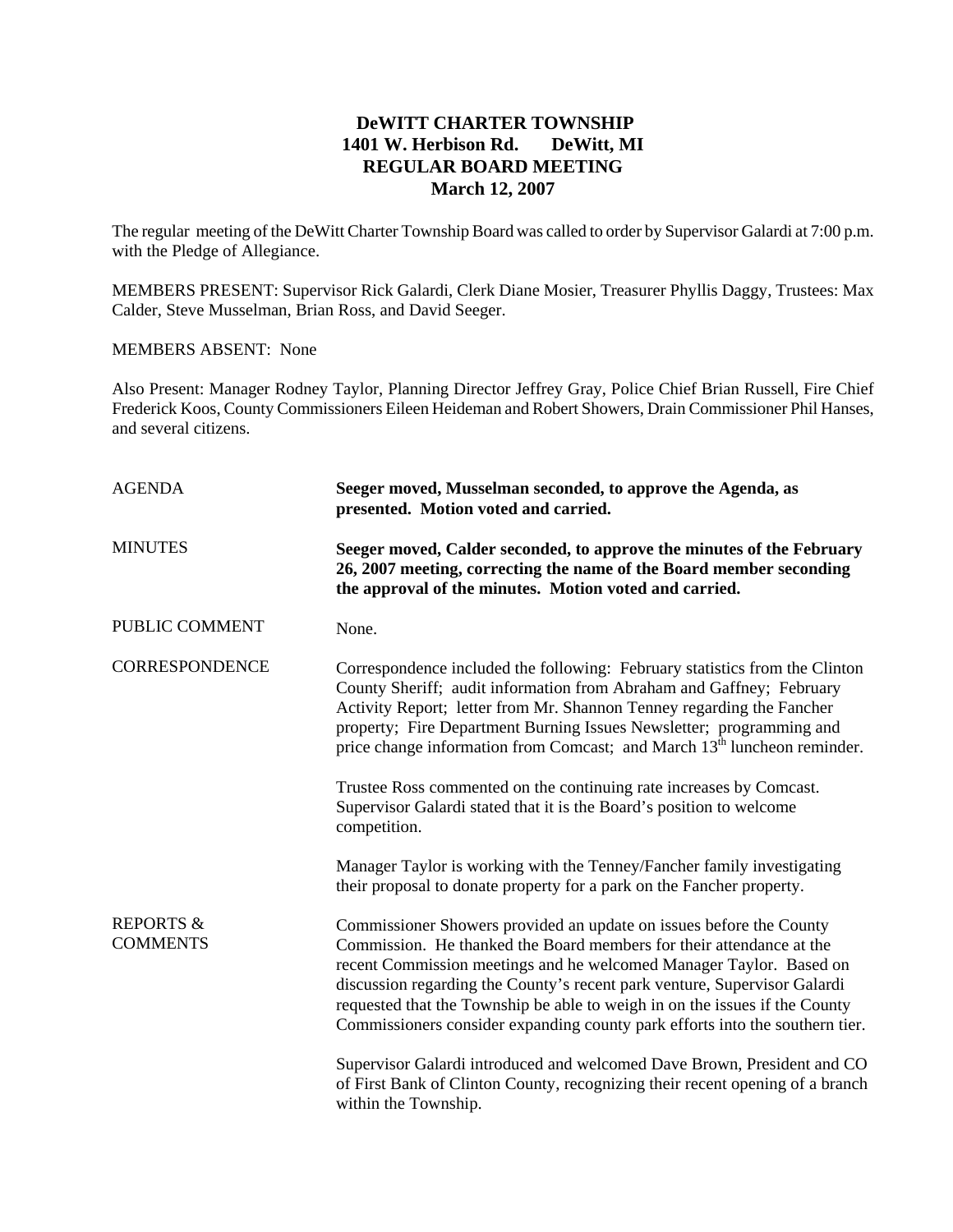Trustee Seeger indicated that he will attend the upcoming Road Commission meeting.

Trustee Ross reported that he and Trustee Seeger attended the recent County Commission meeting.

Manager Taylor reported the following: a recent notice of a 16% increase in health insurance premiums has prompted him to put together an internal team who will provide information and explore options to minimize the impact of rising health care costs; building repairs are ongoing and significant progress continues, issues with the boilers are the current challenge; the building's fire protection system, which originally caused the water damage, is scheduled for reconstruction throughout specific areas of the system by an independent contractor, work that will repair ongoing problems areas within the system and will require a future budget adjustment currently estimated at \$18,000; he is working with the Library Director to draft an acceptable contract to allow for the satellite Library within the Community Center, said contract to be considered by the Board at the March  $26<sup>th</sup>$  meeting; Chief Russell reports additional damage by vandals turffing within Granger Meadows Park; plans continue for the installation of cameras near the sledding hill in Granger Meadows Park.

Supervisor Galardi suggested that we may get more use out of movable cameras rather than stationary installations, since there is a significant part of the year when the sledding hill is not the location of primary park uses.

**Mosier moved, Daggy seconded, to receive and place on file the minutes of the Library Board meeting of February 21, 2007. Motion voted and carried.** 

**Daggy moved, Calder seconded, to approve General Operating Fund Vouchers 51531 – 51604, Tax Fund Vouchers 6690 – 6700, Payroll Vouchers 31136 – 31140, and Electronic Transfers March 9 – 13. Motion voted and carried.** 

Second Reading of Ordinance 256 – Arbor Meadows Traffic Control was delayed for publication.

Clerk Mosier introduced Rob and Vicki Hayes and Corrina and Paul Sheffler, residents of property on Wilson Street in Creeping Brook Subdivision. She explained that they requested to be on this evening's Agenda to address a drainage problem on their properties which has been ongoing for eleven years. Clerk Mosier pointed out that a written packet of information and pictures, as provided by the Hayes & Schefflers, was included in Board packets.

Rob Hayes, 11414 Wilson Street, addressed the Board, reviewed the information provided and explained his frustration in attempting to get this problem resolved. He explained years of working with the Drain Commissioner (s), and still nothing has been done and their property floods several times a year, along with their neighbors, the Schefflers.

COMMITTEES & COMMISSIONS Library Board

**VOUCHERS** 

UNFINISHED BUSINESS/Ord  $256$   $2<sup>nd</sup>$  Reading Delayed

NEW BUSINESS Hayes/Scheffler Drainage Problem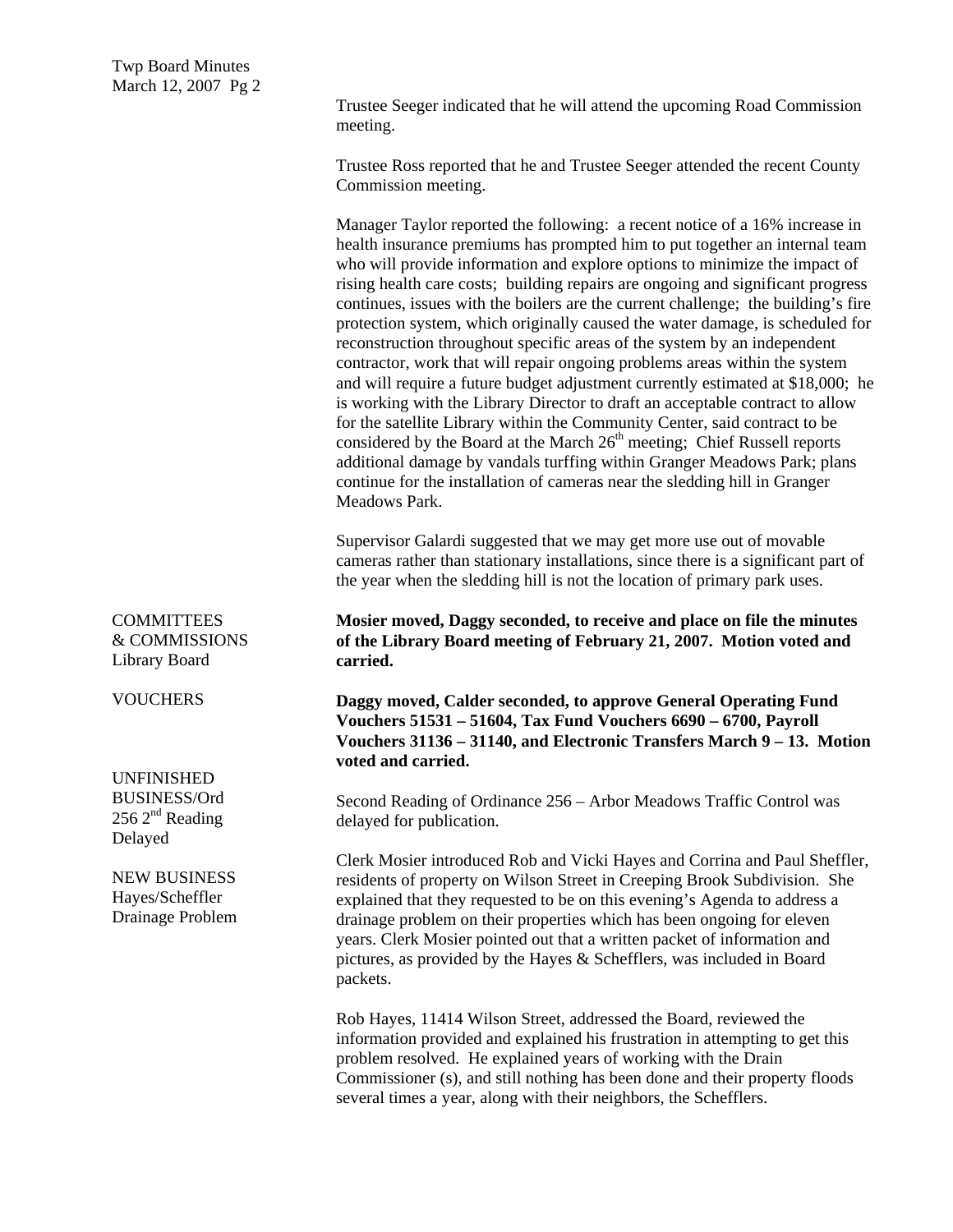Twp Board Minutes March 12, 2007 Pg 3 He requested that the Township petition the Drain Commissioner to get this work done and give them resolution to this ongoing problem of having over ten acres of farmland drain onto their property. He also provided pictures of the existing five pipes which drain to the foot of his driveway. He noted that this situation also poses an environmental health risk and is an unacceptable situation on what is supposed to be a "developed lot within a subdivision."

The Board discussed, with Mr. Hayes, solutions that have been proposed or discussed in the past, with the Drain Commissioner (s), noting that although many times solutions appeared to be found, none have been implemented.

Paul Scheffler, 11400 Wilson Street, affirmed what was stated by Rob Hayes. He stated that the drainage in place is very inadequate, that they have given up the continual reseeding process, and his children do not use the back yard where flooding occurs, for obvious reasons that continual flooding creates.

Vicki Hayes, 11414 Wilson Street, gave an account of years of being patient when assured by the Drain Commissioner (s) that a resolution was coming. She gave a detailed account of promises made by Fedewa developers and the Clinton County Drain Commissioner (s). She stated that she has no more patience for non-responsiveness. She pointed out that she has been involved in the recent year's discussion with Fedewa, Hanses, Mosier, and Gray, and every time a resolution appears to be reached, nothing happens. She asked for the Board's assistance in getting this drainage problem fixed, a petition initiated by the Board, to require the work be done, not more empty promises. She also explained the work that they have done in their yard since last fall, removing their fence, trees, and pool, in preparation for the drainage project that still has not happened. She stated that at the most recent meeting held early last fall, Clerk Mosier stated that she was willing to request that the Board petition the Drain Commissioner for this work to be done, but before she could see her way clear to make the request, that she would need some sort of project estimated cost from the Drain Commissioner.

Drain Commissioner Hanses stated that he certainly understands the frustration experienced by the Hayes and Schefflers, and it appears that this issue also involved the former Drain Commissioner. He explained that he has stated all along that he will do all he can to get the developer to make this right, but until the property to the west is developed, he has no means to get this problem solved by the developer.

With input from Hanses, Mosier, and Gray, the Board discussed that there was a point during the past year when Fedewa stated that he would step up and correct this problem, however, in the end he refused to do so. From that point, there have been times when resolution seemed clear but has not been attained.

Drain Commissioner Hanses reviewed various February correspondence outlining options to resolve this problem. He noted that contrary to what people often think, it does take some action for the Drain Commissioner to initiate a drainage project.

Planning Director Gray noted that we are aware that a couple of options currently exist to resolve this problem, with both options requiring petitions. He provided a brief overview of the options explored over the past year, attempting to work with the Drain Commissioner, however, the primary reason for his reluctance in bringing the petition issue to the Board is the inability to get project estimates from the Drain Commissioner. He explained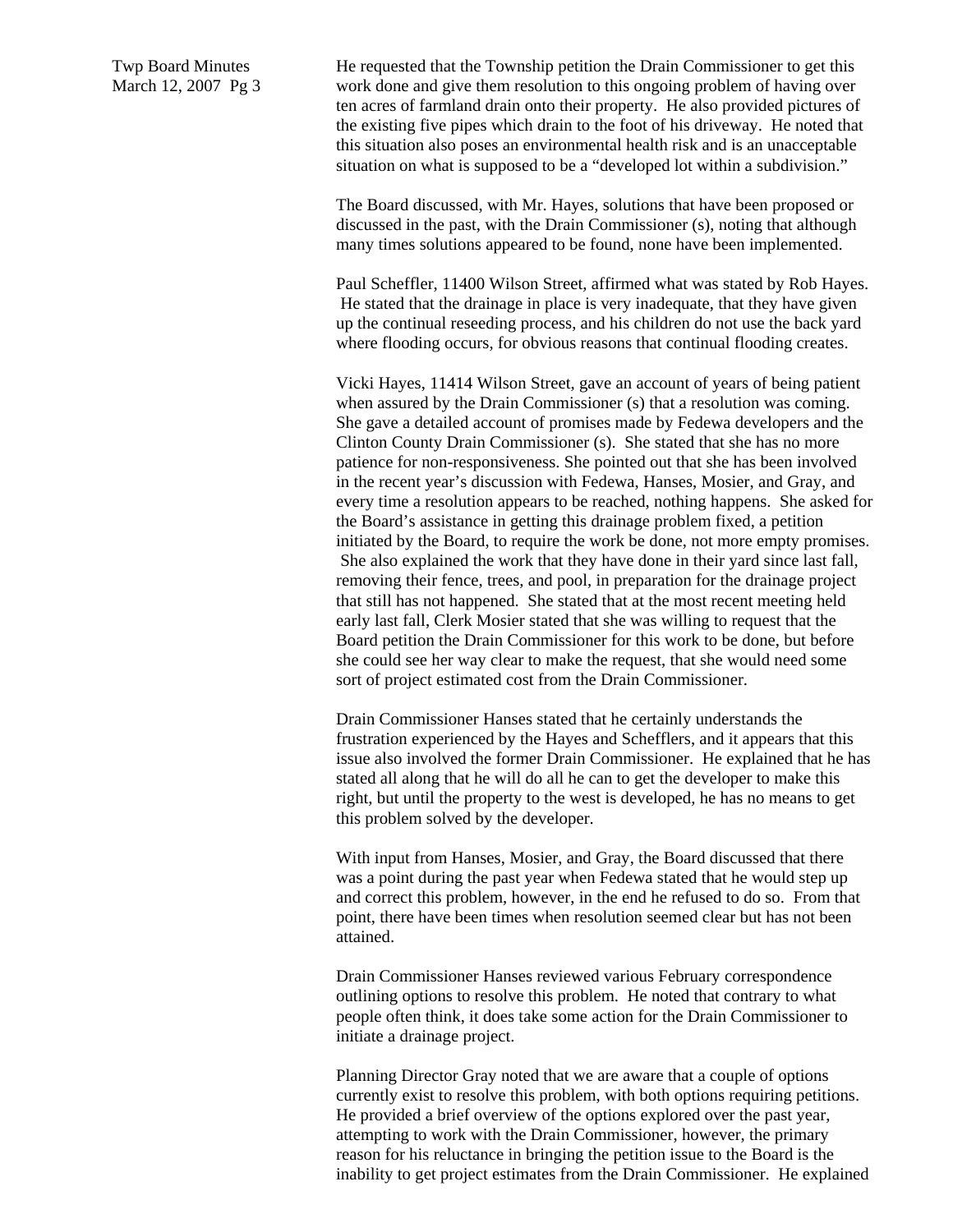Twp Board Minutes March 12, 2007 Pg 4

that the process of petitioning will take the issue out of the hands of local officials, residents, and even the Drain Commissioner, because once petitioned, the project is "on" if the Board of Determination finds necessity. He expressed concern with the Board petitioning the Drain Commissioner without some estimate of project costs and assessment numbers, which will likely involve DeWitt Township, DeWitt City, Clinton County and Township and City residents. He explained that if the Township is going to petition and put all of those parties "on the hook" to pay assessments, then we should first have some sense of what the overall costs are likely to be and what breakdown of the cost the Drain Commissioner will use to assess the parties involved. He stated that we have repeatedly asked the Drain Commissioner for this information and although he has received various options for completing the project, and the proposed cost of one option was received in February, he still has not received the requested breakdown.

Both Mosier and Gray stated that what was requested from the Drain Commissioner was 1)his recommended course of action to correct the drainage problems on the Hayes and Scheffler property 2)the estimated cost of this corrective action 3)and a rough estimate of the percentages to be assessed to what parties.

Clerk Mosier explained that if petitioned, notices will be sent out by the Drain Commissioner regarding the project, and in the end the Drain Commissioner will state to the residents and effected parties that the Township petitioned for the work. She explained that for this reason the Township needs the requested numbers and can then communicate with residents why the project was petitioned. She stated that without the requested information, the petition process could be a "blank check" to the Drain Commissioner and she can not, in good conscience, make the recommendation to petition for the project under these circumstances. She pointed out that we have only requested estimates, knowing that the project will need to be bid by the Drain Commissioner.

Trustee Seeger explained how the Board of Determination process works.

Supervisor Galardi asked the Drain Commissioner if he can provide, in writing, his recommendation for the correct remedial action, an estimated cost for that action, and his opinion of how those costs would be distributed among the parties involved. He asked if the Township really has to initiate a petition process to get these projections?

Drain Commissioner Hanses provided a flow chart of how this process should work. He stated that the information requested in not usually provided so early in the process.

Supervisor Galardi stated that we have an eleven year old problem here that was not caused by any parties present. Drain Commissioner Hanses agreed to provide some very rough estimates.

Discussion determined the following consensus agreed to by the Drain Commissioner: 1) doing nothing is no longer an option 2)the option for the Hayes and Shefflers to bring in fill to their rear property line is not being considered as a solution 3)the likely solution will route to the north of the Shefflers property 4)the Fedewa property and the Seyfried property draining to the Hayes and Scheffler property will be assessed 5)when complete, this will be a County Drain and part of the Voltz Drainage District, and who will have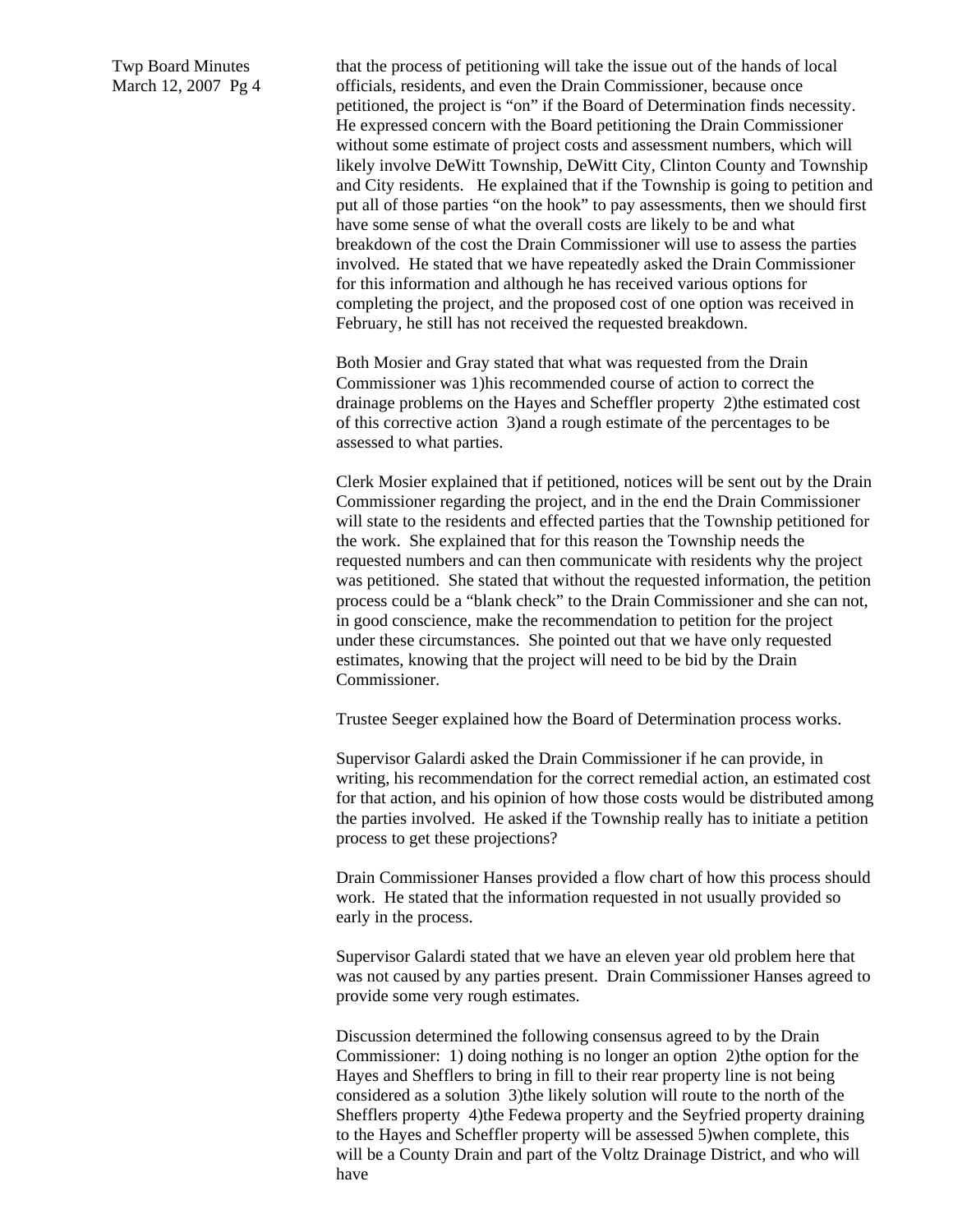| <b>Twp Board Minutes</b><br>March 12, 2007 Pg 5                       | future access to this pipe was not determined 6) it is possible to do this project<br>without assessing the City of DeWitt 8) representations made in the Drain<br>Commissioner's correspondence in February 07 regarding financial<br>contribution for project costs and engineering are still valid.                                                                                                                                                                                                                                                                                                                |
|-----------------------------------------------------------------------|-----------------------------------------------------------------------------------------------------------------------------------------------------------------------------------------------------------------------------------------------------------------------------------------------------------------------------------------------------------------------------------------------------------------------------------------------------------------------------------------------------------------------------------------------------------------------------------------------------------------------|
|                                                                       | Trustee Calder stated that he visited the properties and the situation, and in his<br>mind the situation is worse that the picture indicate. He stated that he believes<br>this fix should have been done years ago, and since it was not, we need to<br>make this happen.                                                                                                                                                                                                                                                                                                                                            |
|                                                                       | The Hayes and Schefflers will not be attending the City Council or County<br>Commission meetings if this issue gets resolution within the next month, as<br>requested by the Supervisor.                                                                                                                                                                                                                                                                                                                                                                                                                              |
| Mobile Fire Training<br>Unit Purchase/Budget<br>Adjustment            | Fire Chief Koos reviewed his written proposal, dated March 7, 2007, for the<br>purchase of the Mobile Fire Training Unit. He also provided pictures of the<br>unit and discussed how the unit will be moved.                                                                                                                                                                                                                                                                                                                                                                                                          |
|                                                                       | Trustee Ross questioned the 3% discount lowering the bid price. The grant<br>process was also discussed. Clerk Mosier requested that the appropriate<br>policies be in place prior to the unit being used by other departments.                                                                                                                                                                                                                                                                                                                                                                                       |
|                                                                       | Musselman moved, Ross seconded, to accept the following: the grant<br>awarded by the Department of Homeland Security to the DeWitt<br>Township Fire Department for \$278,108, the appropriation of matching<br>funds of \$14,637, approve the purchase of a Mobile Fire Training Unit<br>from Fire Blast 451 for a cost of \$291,075, that any other ancillary<br>equipment that may be needed for the project is not to exceed the project<br>cost of \$292,745, and that the Township Clerk be authorized to execute<br>the same upon review of the contract by the Township Attorney. Motion<br>voted and carried. |
|                                                                       | Musselman moved, Calder seconded, to approve the following budget<br>adjustment to the 2007 Township Budget contingent upon the approval<br>of the purchase of the Mobile Fire Training Unit: \$14,637 to 101-336-<br>977-000 (Capital Expenditures/Fire) from 101-000-380-000 (425 Reserve).<br>Motion voted and carried.                                                                                                                                                                                                                                                                                            |
| Set Public Hearing<br>Stosija Cvrljevic Liquor<br>License Application | Calder moved, Musselman seconded, to schedule and hold a Public<br>Hearing regarding the application for a full (Class C and SDM) Liquor<br>License, applicant Stosija Cvrljevic, for March 26, 2007, commencing at<br>7:00 p.m. at the Township Hall, 1401 W. Herbison Road, DeWitt, MI<br>48820, and to authorize the Clerk to publish and mail the appropriate<br>notices. Motion voted and carried.                                                                                                                                                                                                               |
| Stormwater Management<br>Phase II/Resolution<br>070302/Withdraw       | Clerk Mosier reviewed her written report dated March 7, 2007, explaining<br>Attorney Robinson's recommended action regarding withdrawal from the<br>Stormwater Phase II Program due to the outcome of a recent lawsuit<br>involving Kalamazoo and Comstock Townships v the DEQ. She indicated<br>that Attorney Robinson drafted and provided the documents received by the<br>Board.                                                                                                                                                                                                                                  |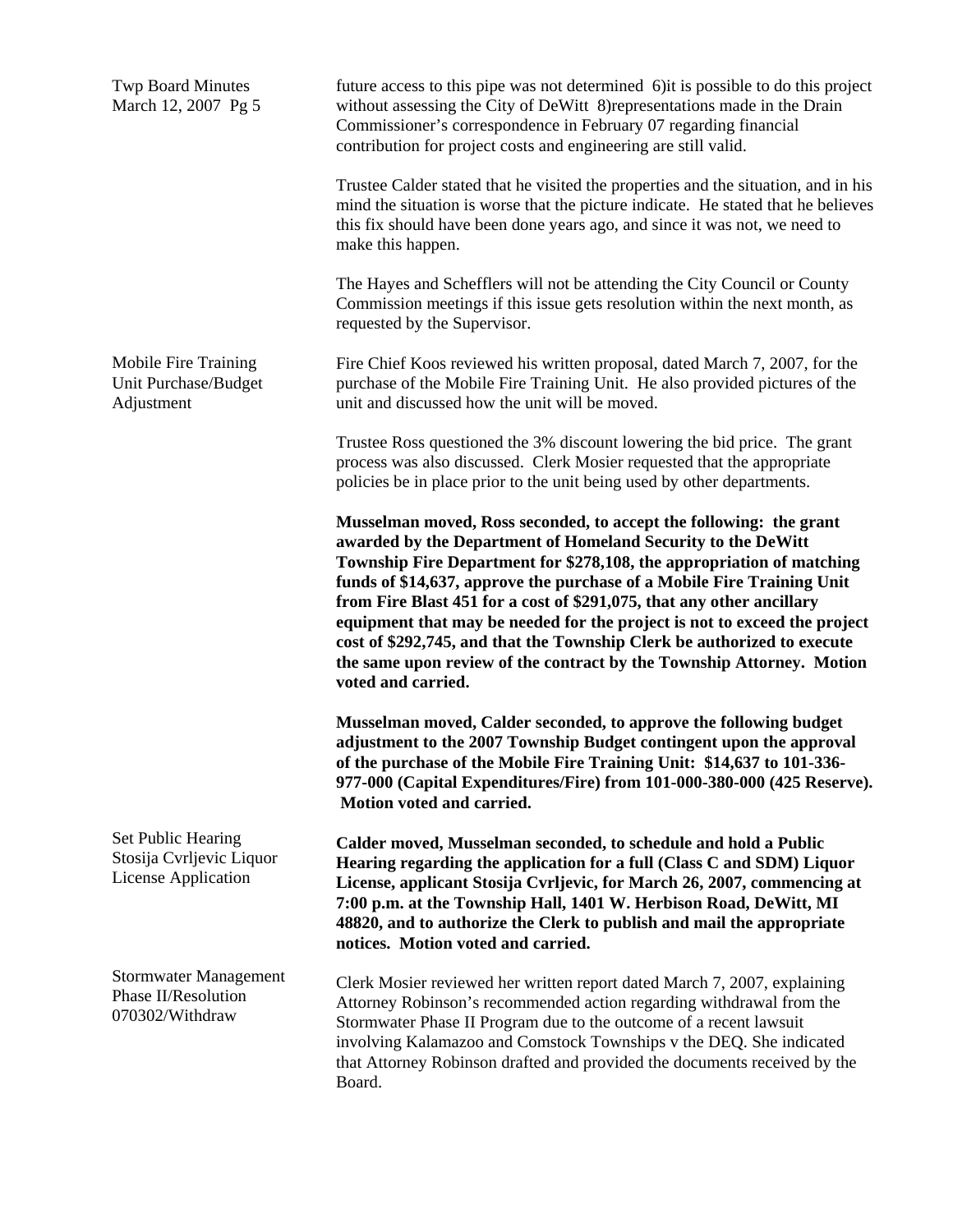| <b>Twp Board Minutes</b><br>March 12, 2007 Pg 6 | The Board discussed the possibility of continuing to educate our residents<br>about stormwater management. It was also noted that discussion will need to<br>begin with the Drain Commission regarding their involvement as the<br>owner/operator of the stormwater system within the Township. Trustee Ross<br>stated that he supports this recommended action, noting that he believes<br>properly managing stormwater is the right thing to do.<br>Daggy moved, Seeger seconded, to adopt Resolution 070301 requesting<br>that the Township withdraw from the Stormwater Management Phase II<br>Program. |
|-------------------------------------------------|-------------------------------------------------------------------------------------------------------------------------------------------------------------------------------------------------------------------------------------------------------------------------------------------------------------------------------------------------------------------------------------------------------------------------------------------------------------------------------------------------------------------------------------------------------------------------------------------------------------|
|                                                 | AYES: Musselman, Seeger, Galardi, Mosier, Daggy, Calder, Ross<br><b>NAYS: None</b><br>Motion carried.                                                                                                                                                                                                                                                                                                                                                                                                                                                                                                       |
| Appointments<br>SCCMUA/Library                  | Musselman moved, Daggy seconded, to concur with the Supervisor's<br>recommendation to appoint Rodney Taylor to the Southern Clinton<br>County Municipal Utilities Authority Board for a three year term to end<br>December 31, 2009. Motion voted and carried.                                                                                                                                                                                                                                                                                                                                              |
|                                                 | Supervisor Galardi reviewed the interview process to select a new member of<br>the Library Board. He commented positively about the qualified candidates<br>willing to serve the Township and the Library.                                                                                                                                                                                                                                                                                                                                                                                                  |
|                                                 | Musselman moved, Daggy seconded, to concur with the Supervisor's<br>recommendation to appoint Gale Arent to the DeWitt Public Library<br>Board to fill a vacant term which will end on December 31, 2008. Motion<br>voted and carried.                                                                                                                                                                                                                                                                                                                                                                      |
| PUBLIC COMMENT                                  | Linda Grande, 3719 Ivy Lane, Willow Creek Farms resident, stated that she<br>would like to again bring up the issue of the streetlight on Outlot B. She<br>stated that the light is a nuisance, shinning into bedrooms at night, and she<br>would like it moved to the other side of the road. She indicated that she will<br>be planting some pines to screen her home, but the light should be moved.                                                                                                                                                                                                     |
|                                                 | It was noted that the Township Board approved the plan for streetlights here<br>as recommended by Consumers Energy. Notices were sent to property<br>owners within the assessment district, a publication noticed the Public<br>Hearing in the DeWitt Bath review, and a Public Hearing was held. The<br>proposed district was then approved by the Board.                                                                                                                                                                                                                                                  |
|                                                 | Clerk Mosier indicated that if a light is moved at this point, the Township will<br>likely have to request the move and pay for the same.                                                                                                                                                                                                                                                                                                                                                                                                                                                                   |
|                                                 | Supervisor Galardi requested that Manager Taylor investigate the possibility<br>of moving the streetlight.                                                                                                                                                                                                                                                                                                                                                                                                                                                                                                  |
|                                                 | Meredith Hill, 3740 Mullberry Lane, Willow Creek Farms resident, stated that<br>she is here to request that the streetlight be moved, and to let the Board know<br>that residents of their subdivision want resolution to their issues. She<br>indicated that their issues continue to be construction traffic, drains that are<br>currently overflowing, and with spring here they are experiencing the same<br>problems of last fall.                                                                                                                                                                     |